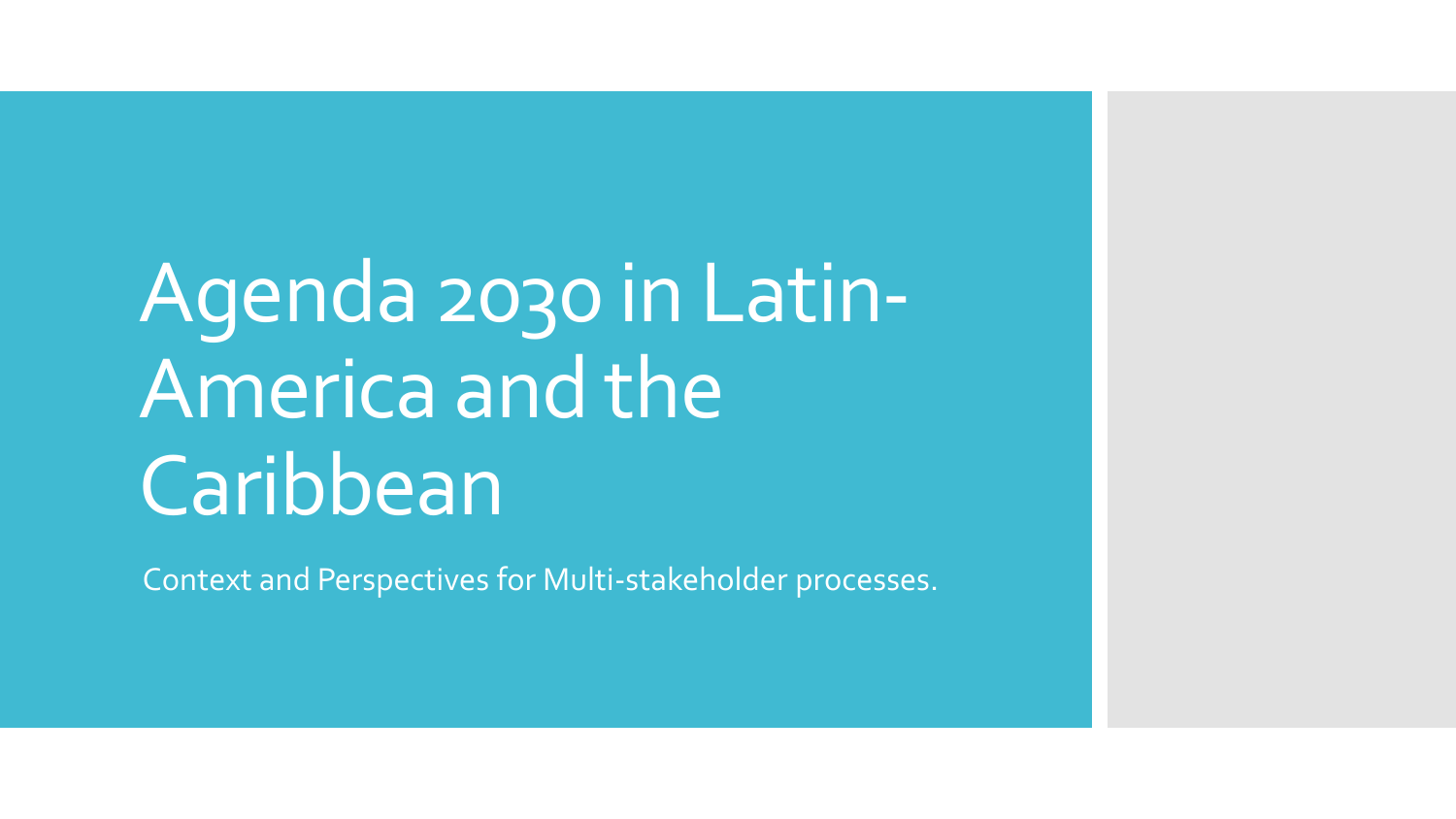LAC: Socioeconomic context

- Most unequal region in the world (10% of the population possessed 71% of the region's wealth in 2014)
- The region had a very good economic run from 2003 to 2013 specially between 2003-2008, with 5% aggregated regional growth (linked to the super-cycle of commodities mainly fueled by China's growth)
- Almost all countries in the region were benefitted by high employment, higher wages and higher public spending.
- However, the nature of the productive structures of a majority of countries in the region (mainly commodities-driven) has hindered its growth perspectives since China's economic deceleration.
- $\cdot$  In this context, the many gaps that structure LAC socioeconomic systm have become increasingly clear: undiversified economies, wage gaps, educational and spatial segregations etc.
- These drivers of inequality are further exacerbated by ethnic, racial and gender inequalities.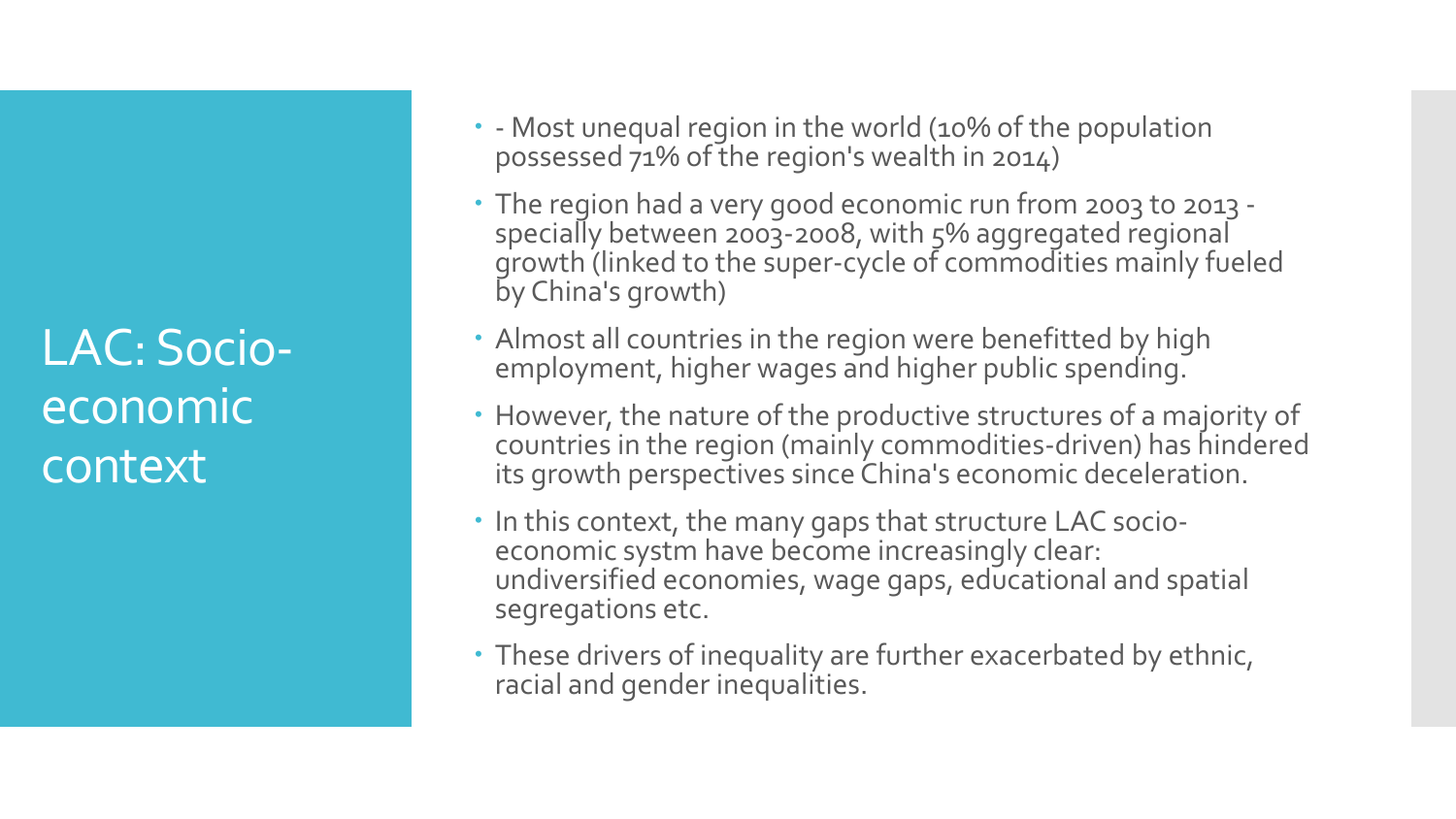Multilateral spaces: Alianza del Pacifico



This multilateral space corresponds to an 'open regionalism' type of setting – aimed at creating a free zone for commodities, services and persons – and facilitating the insertion of these countries within global value chains.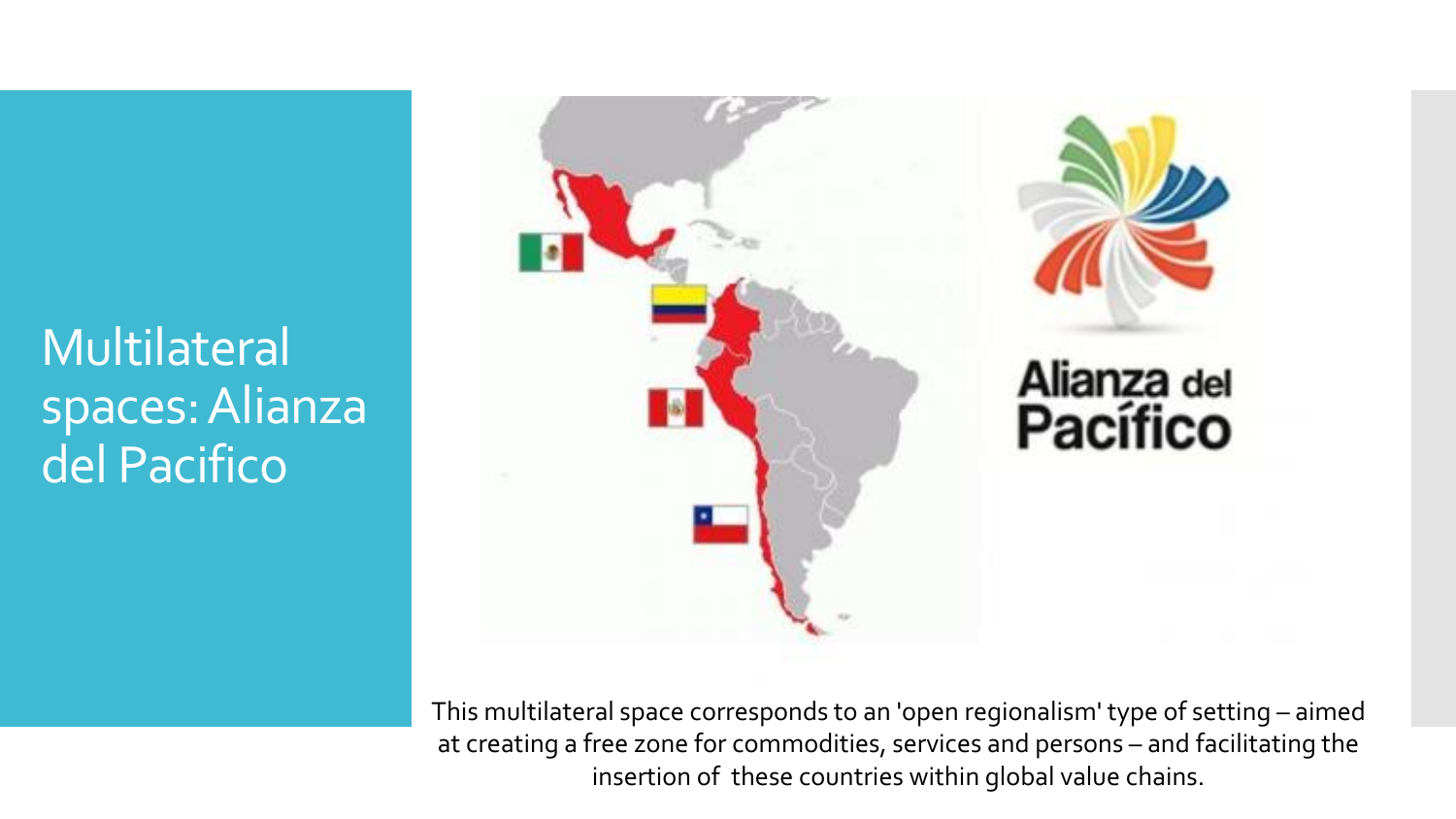Multilateral spaces: MERCOSUR



MERCOSUR was founded 1991 first as free-trade zone, but now includes institutions that aim at a more politically oriented integration, like a parlament and a Civil society forum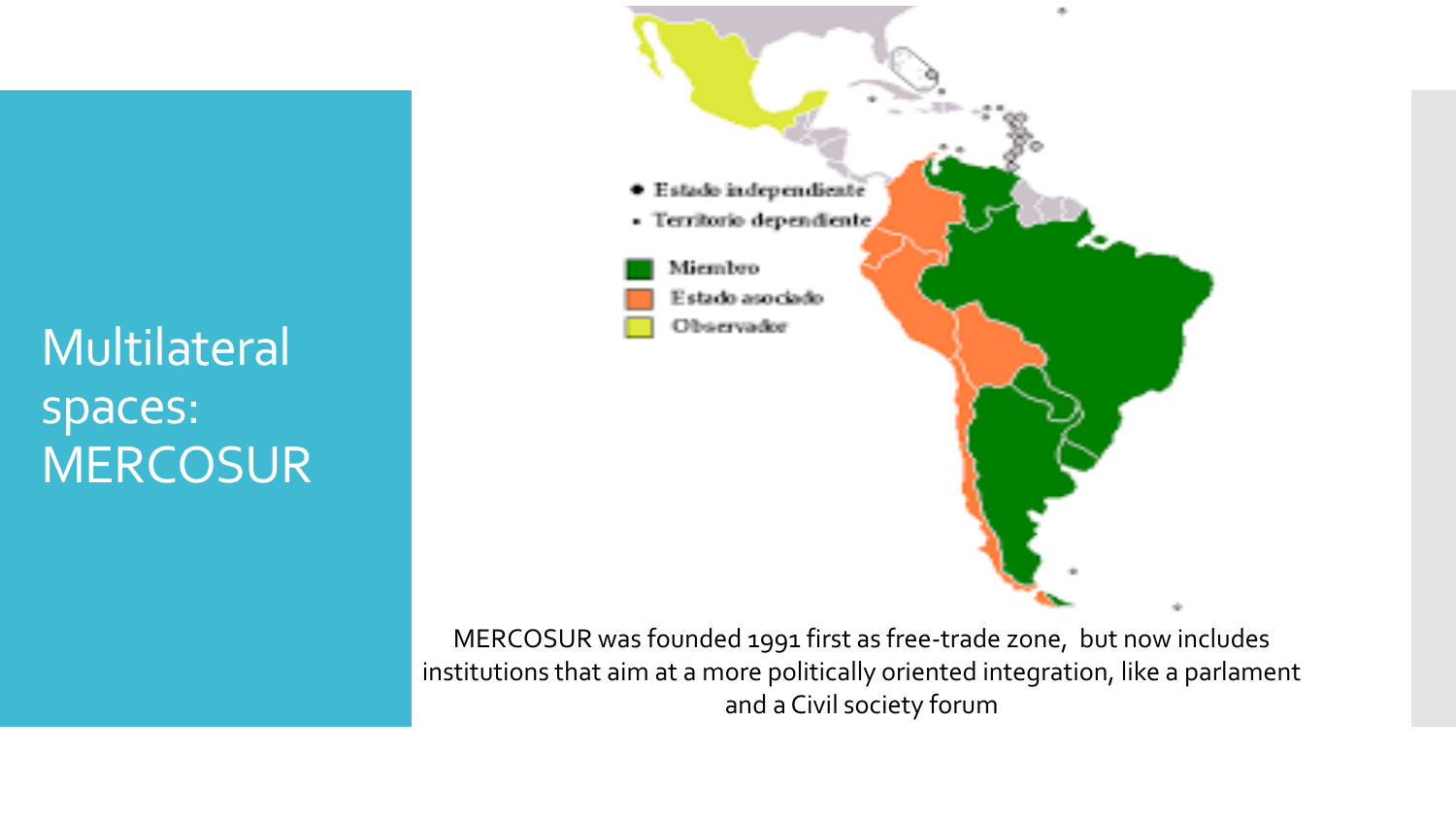Multilateral spaces: ALBA



ALBA-TCP is a political process developped underVenezuelian leadership – based on a system that promotes south-south cooperation and a system of goods ans services exchange based on barter.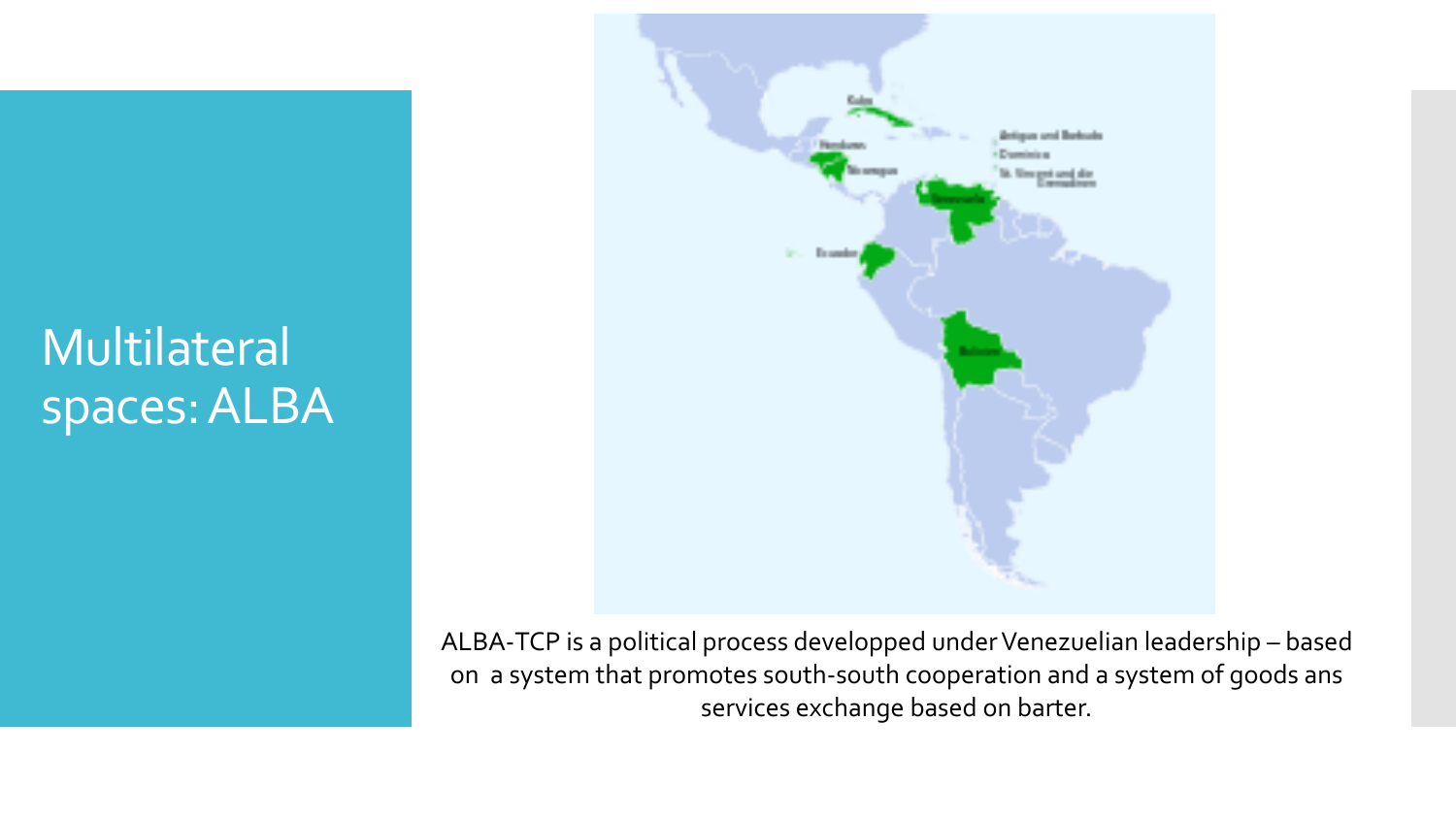Multilateral spaces: UNASUR



UNASUR was founded in 2008 under Brazilian leadership - is a multilateral space which aims to promote political integration and cooperation. It is more institutionalized than other spaces, since it has permanent secretariat, a civil society Forum and several sectorial working groups.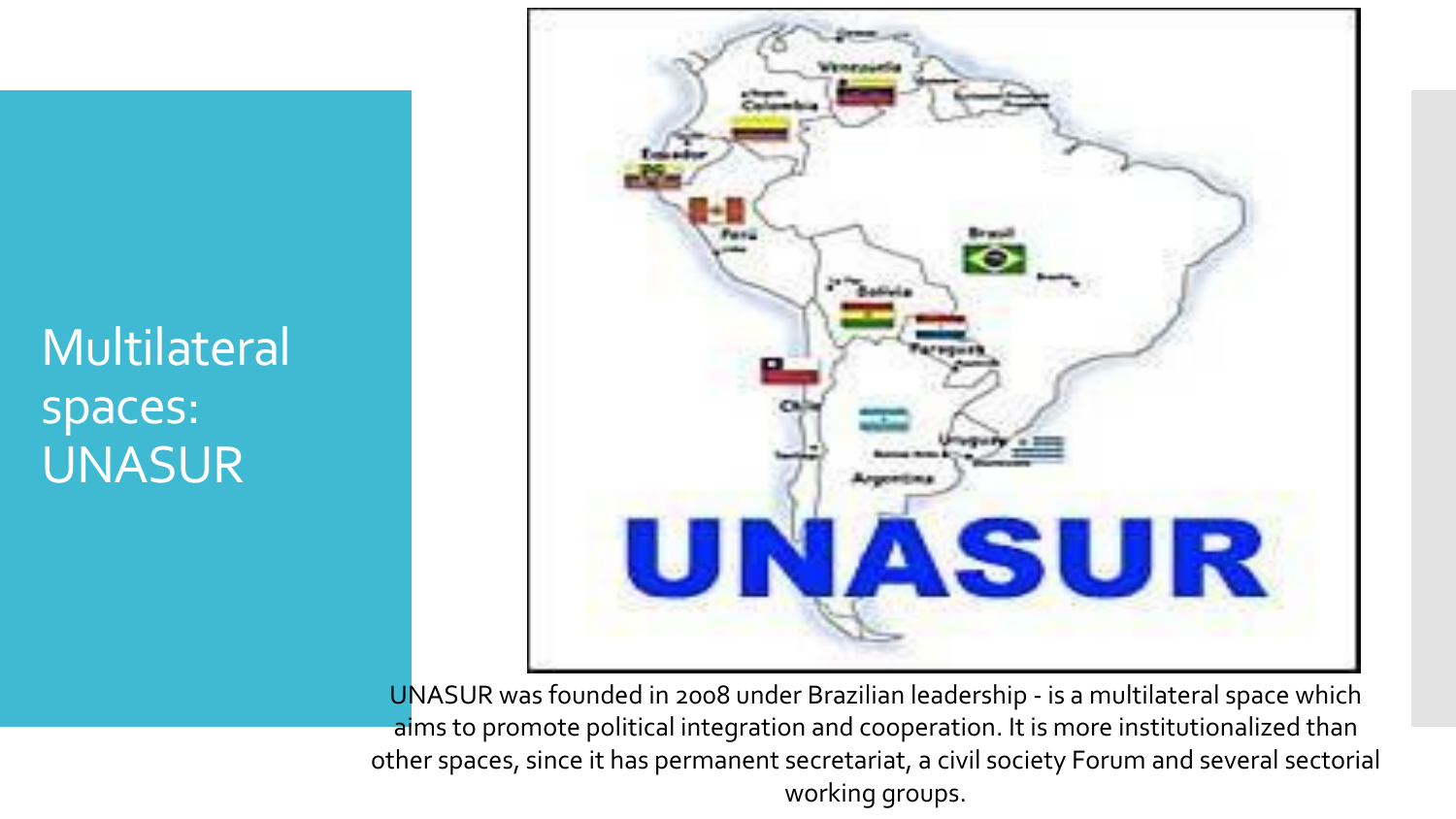## Multilateral spaces: CELAC



CELAC was created in 2011 as a Forum for political dialogue and as a concertation mechanism regarding foreign relations. Weakly institutionnalized, but has potential for he creation of regional public goods in the realm of democracy and development.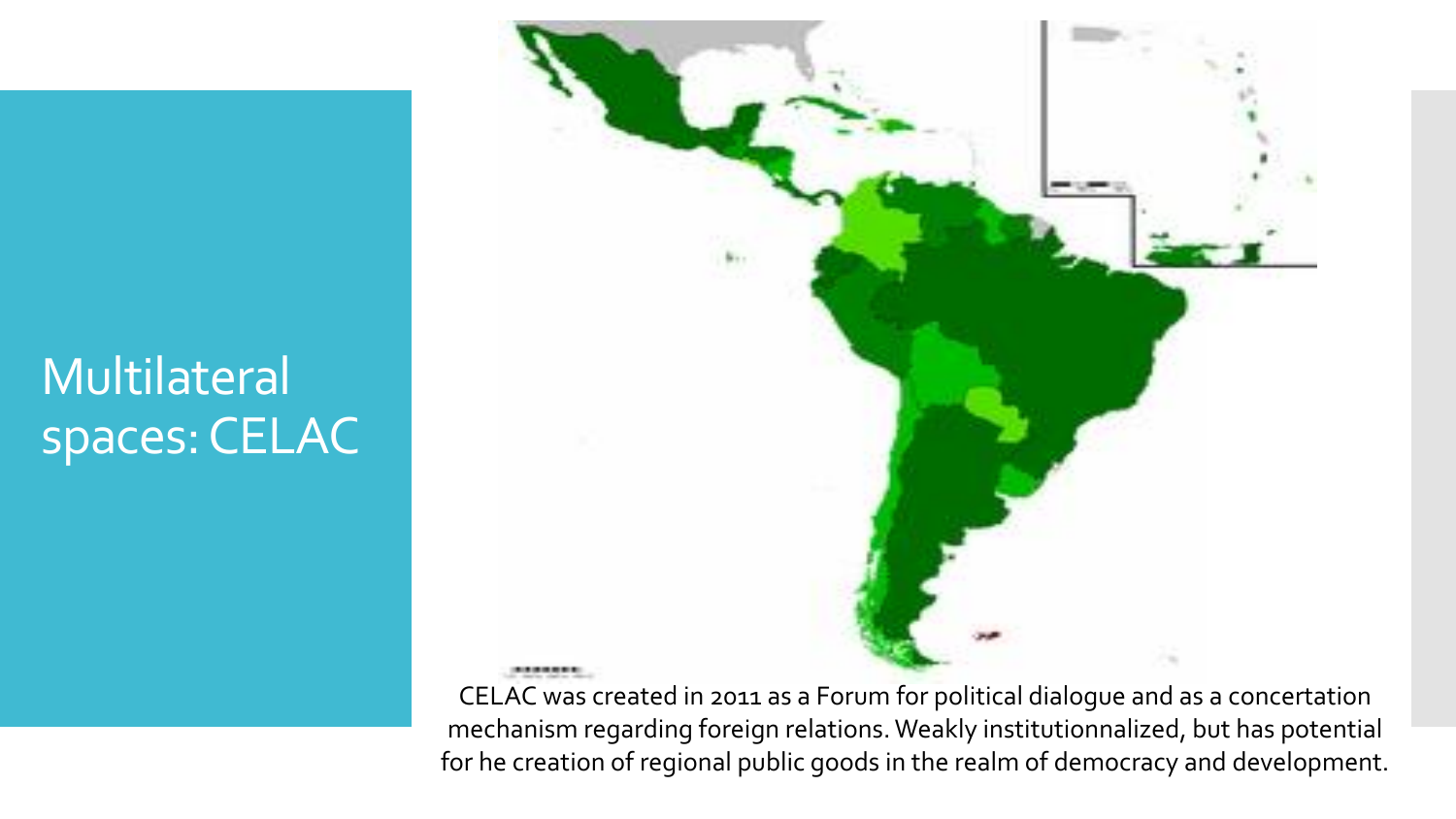Challenges and opportunities for LAC region regarding Agenda 2030 implementation

- **Social dimension**: Closing well-being gaps and inequalities that are reproduced from generation to generation/ Fight extreme poverty and hunger / Promoting inclusion and participation in economic and social development (emphasis on gender, ethnic and racial equality)

- **Economic dimension**: Intensify economic diversification/ Create decent and productive employment/ Closing producitivty and social protection gaps between the different sectors of the economy

- **Environmental dimension**: Incorporate Sustainable development principles in policy-design and in national development strategies / Tackle climate change structuraly and promote biodiversity conservation and restoration

-**Governance dimension:** promote social participation in policy processes/ transparency/ promote an alliance for development / promote new standards of international coooperation/ promote financial reforms at the regional and global levels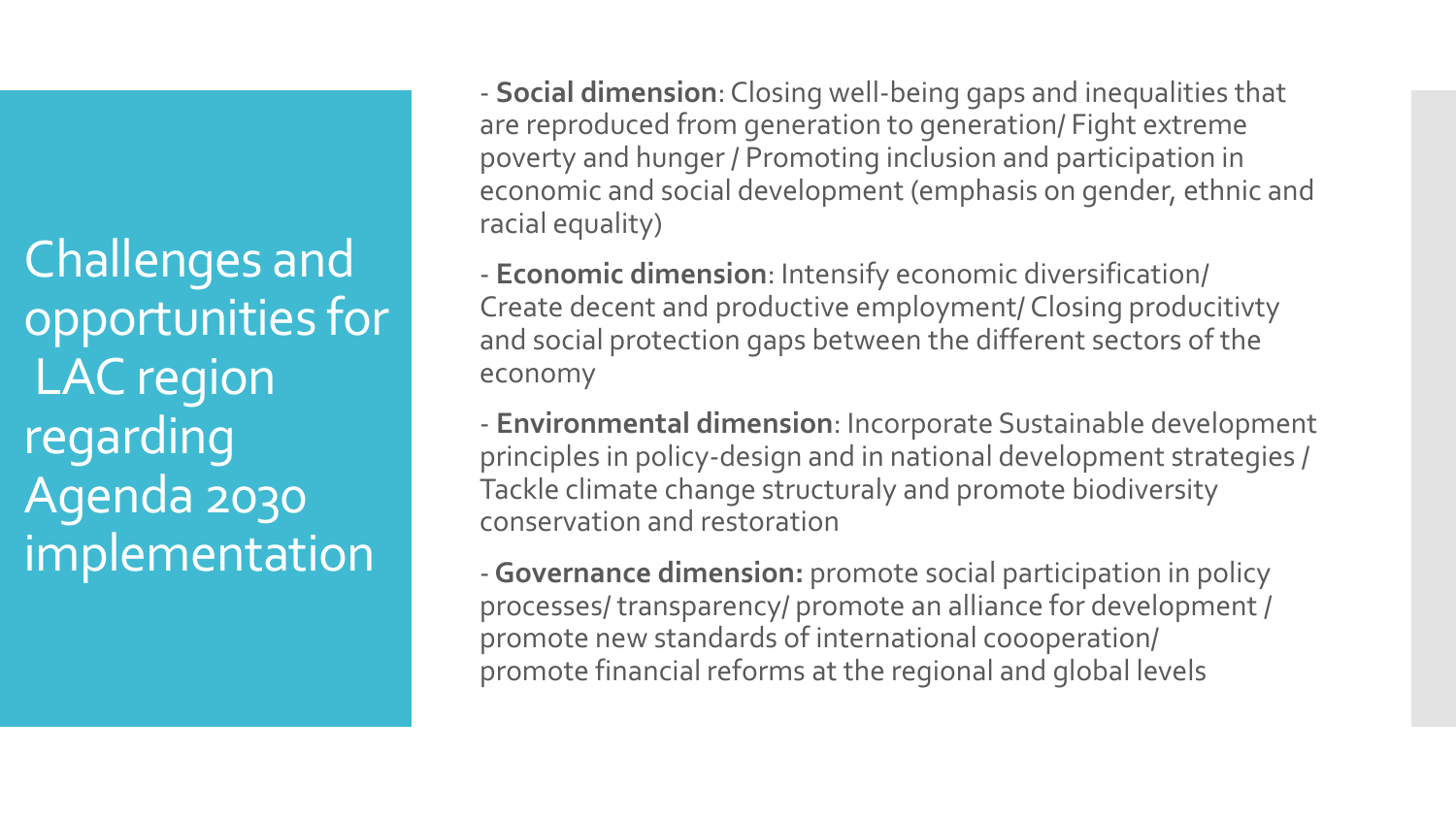**New** multilateral space: Forum of LAC countries on **Sustainable** Development

- .Forum created under ECLAC auspices in 2016 conceived as the regional chapter for the monitoring and review process developped by the HLPF.
- Its first edition will be celebrated in Mexico City on April 26 to 28.
- A Civil Society Consultation will be organized on april 25 the outcome of this consultation will be a Declaration, that will be presented at the Intergovernmental Forum.
- The Forum will be estrucutred around plenary sessions (where ECLAC will present their Annual report on Agenda 2030 implementation and VNR countries will be able to present previews of their reports).
- The Forum will also have several thematic roundtables, where civil society representatives will be able to participate as panelists.
- The official outcome of the Forum will be a set of policy recommendations based on ECLAC and countries reports, as well as the recommendations rising from the Forum's discussions.